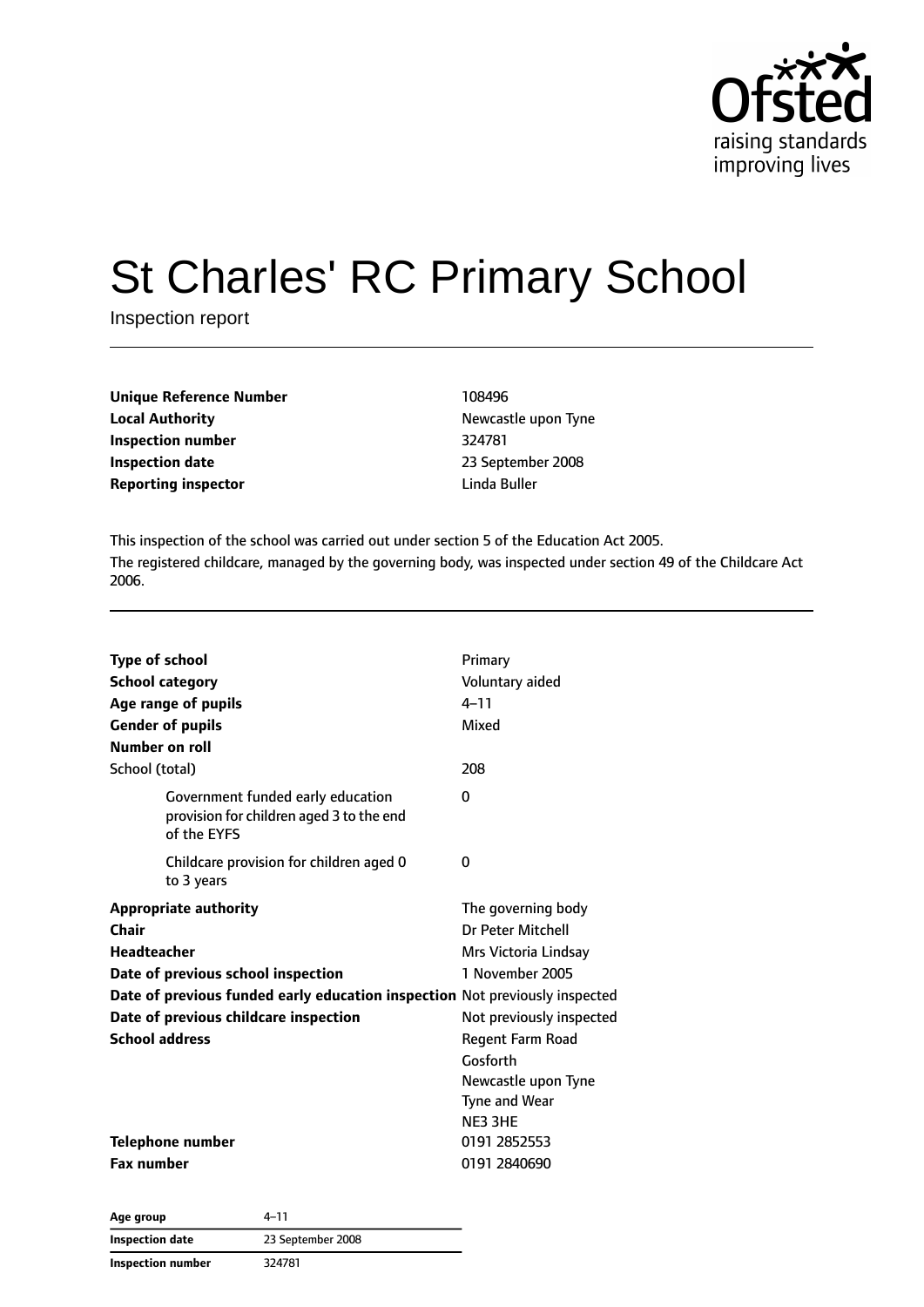.

<sup>©</sup> Crown copyright 2008

Website: www.ofsted.gov.uk

This document may be reproduced in whole or in part for non-commercial educational purposes, provided that the information quoted is reproduced without adaptation and the source and date of publication are stated.

Further copies of this report are obtainable from the school. Under the Education Act 2005, the school must provide a copy of this report free of charge to certain categories of people. A charge not exceeding the full cost of reproduction may be made for any other copies supplied.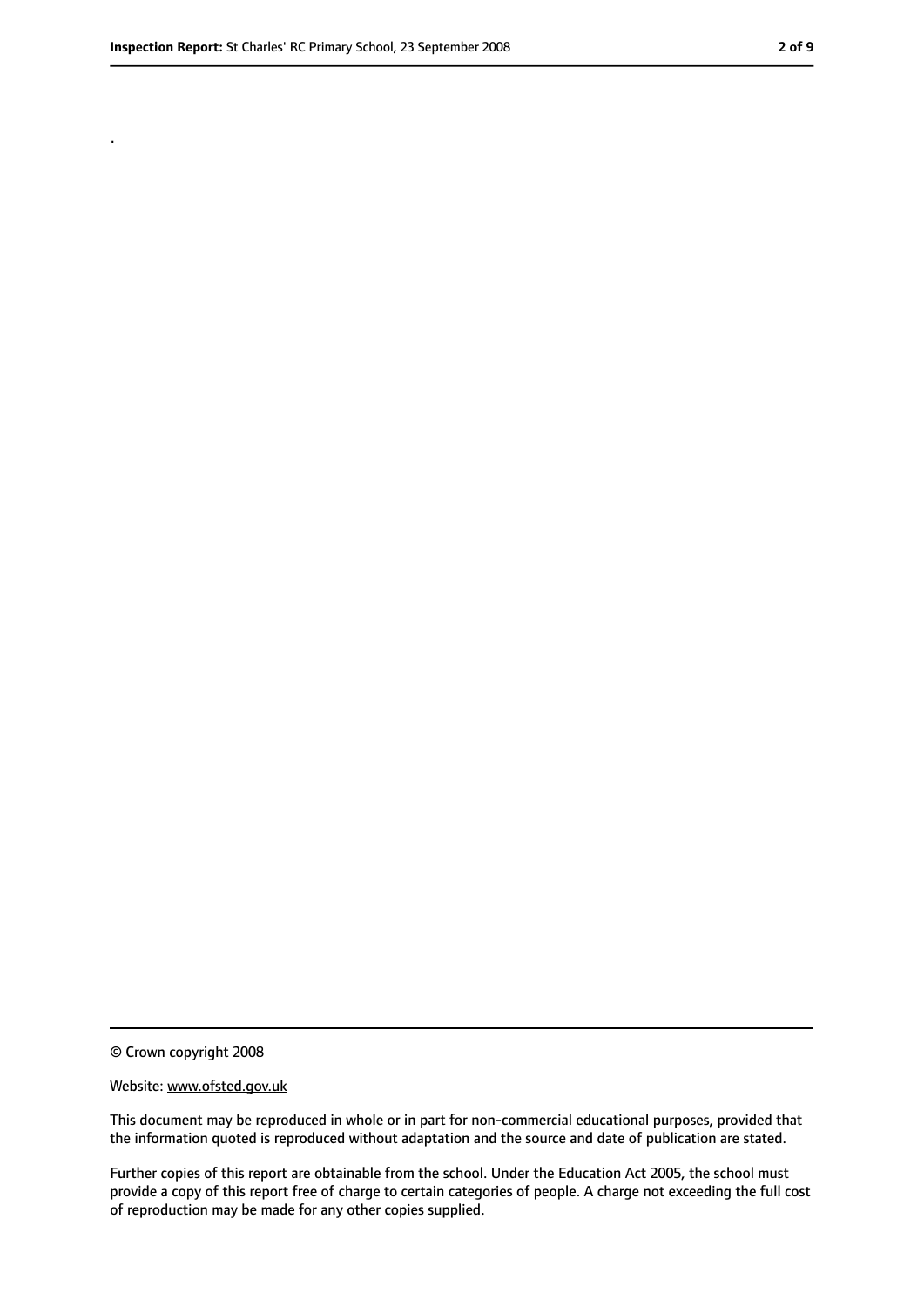# **Introduction**

The inspection was carried out by an Additional Inspector.

The inspector evaluated the overall effectiveness of the school and the following issues:

- how well activities in other subjects are contributing to raising standards in writing?
- how well pupils understand the next steps in their learning?
- how well the school's contribution to community cohesion is developing pupils' understanding of the diversity of their local community, the United Kingdom and the world?
- the impact of outdoor learning in the Early Years Foundation Stage on children's achievement.

Evidence was gathered from the school's records of pupils' progress and the assessments of the standards they attain, from observing teaching and learning, from analysis of pupils' work in books and from discussions with pupils, staff and governors. Parents' responses to the Ofsted questionnaire were also analysed. Other aspects of the school's work were not investigated in detail, but the inspector found no evidence to suggest that the school's own assessments, as given in its self-evaluation were not justified and these have been included in this report.

### **Description of the school**

This is a smaller than average size primary school situated in an area of Newcastle upon Tyne, which is above average in terms of social and economic advantage. Most pupils are of White British heritage. There are fewer pupils with learning difficulties and/or disabilities than usual. There is a smaller proportion of pupils whose first language is not English compared to the national average, although this proportion has increased in recent years. A smaller proportion of pupils than nationally claim a free school meal.

#### **Key for inspection grades**

| Outstanding  |
|--------------|
| Good         |
| Satisfactory |
| Inadequate   |
|              |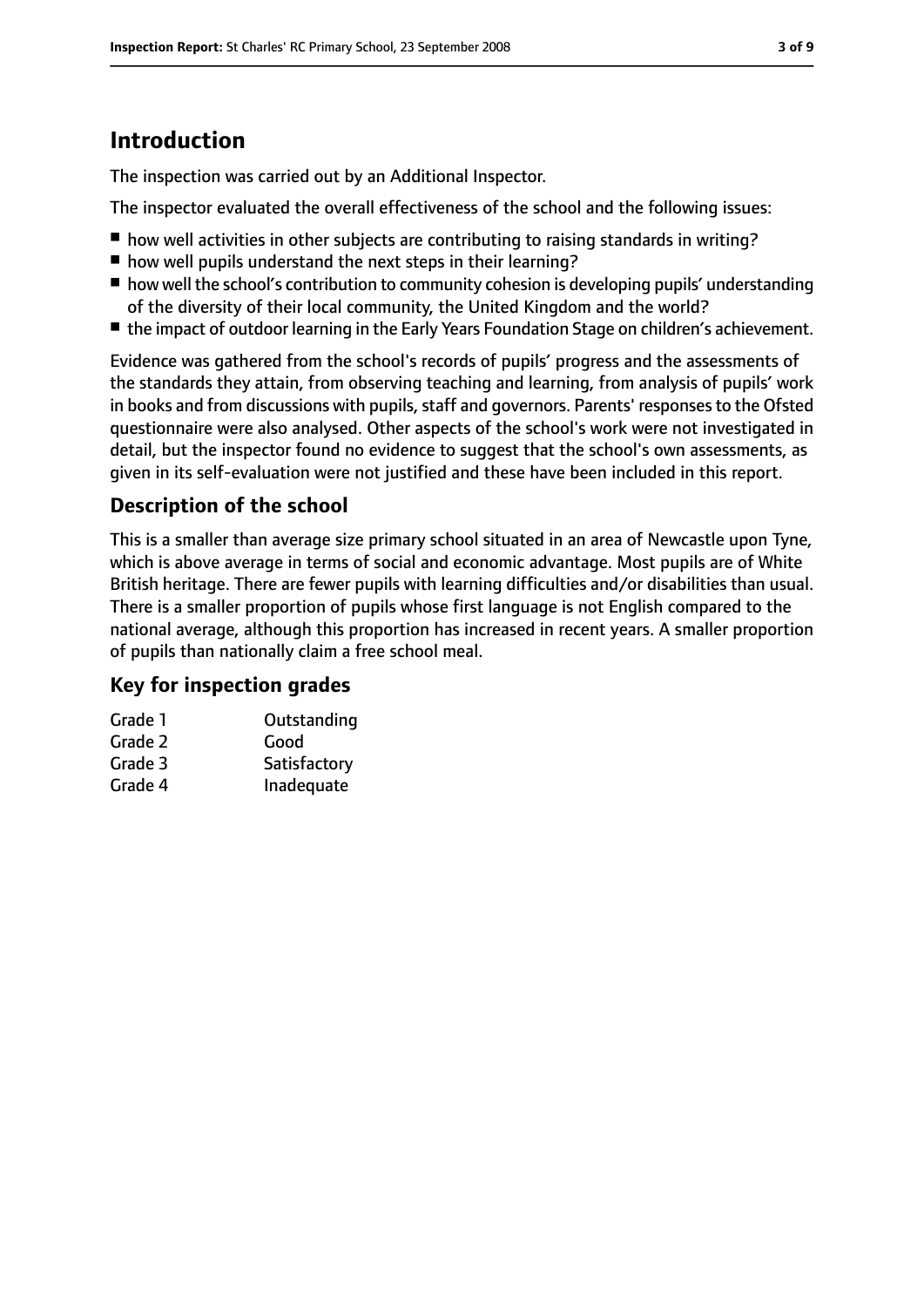## **Overall effectiveness of the school**

#### **Grade: 2**

St Charles is a good school where an outstanding curriculum results in confident, articulate learners who thoroughly enjoy their education. Pupils achieve well to reach consistently above average standards. An extensive range of exciting activities has a very positive impact on the pupils' outstanding spiritual, moral, social and cultural development. Levels of attendance are high, and behaviour is excellent. The school is outward looking and develops excellent partnerships both locally and nationally. This is a key feature in the good contribution which the school makes to community cohesion. Pupils explain that they have a real voice in the school, and are consulted in many important matters central to the school's effectiveness. Initiatives, such as support for local charities to help asylum seekers and support for global charities such as the Catholic Agency for Overseas Development, are helping pupils gain a good understanding of the diversity of society and their place in the local and worldwide communities. The great majority of parents hold the school in high regard, although a small number express concern with how well the school keeps them informed. The school has introduced several new systems to address these concerns and continues to look for alternative ways to meet parents' needs.

Pupils' self-confidence, very well developed social skills and their extremely good basic skills means they are exceptionally well prepared for their future lives. They have a very good awareness of why it is important to lead healthy lives. This is demonstrated in their keenness to access the school's very well developed outdoor area. There are also many opportunities to take part in sporting competitions, and there is an increasing number of pupils who take advantage of healthy school meals. The school's commitment to caring for pupils as individuals results in pupils who feel safe, know who to go to for help, and receive good support whenever they need it. The school's safeguarding procedures fully meet current government guidelines.

The majority of pupils enter Year 1 with skills just above those expected for their age. Standards by the end of Year 6 have consistently been well above average overall for several years, and in English and mathematics are often exceptionally high. National assessment and test results in writing at Key Stages 1 and 2 dipped slightly in 2007, with fewer than expected pupils reaching the higher levels. School leaders recognised that standards in writing could be higher throughout the school, and a range of successful strategies have been put in place. These provide pupils with a real purpose for their writing in allsubjects, particularly religious education, and enable pupils to develop and apply their skills even further. These improvements are already bearing fruit, as teachers' 2008 assessments show standards in writing to be closer to the very high standards consistently attained in reading and mathematics.

Good leadership and management have resulted in highly effective systems to check on the progressthat pupils make. Rigorous analysis of the information gained from regular monitoring provides the leadership team with an accurate view of the school's strengths and areas to develop. For example, they are aware of the increasing number of pupils who join the school for whom English is not their first language, and a greater number of pupils who join the school with complex learning needs. The school's caring ethos plays a significant part in nurturing these pupils who as a result achieve as well as their peers.

Good use of information from the assessment of pupils' learning forms the basis of good teaching throughout the school. In the main, the information gained from regular assessments is used well by teachers to provide pupils with the level of challenge needed to make good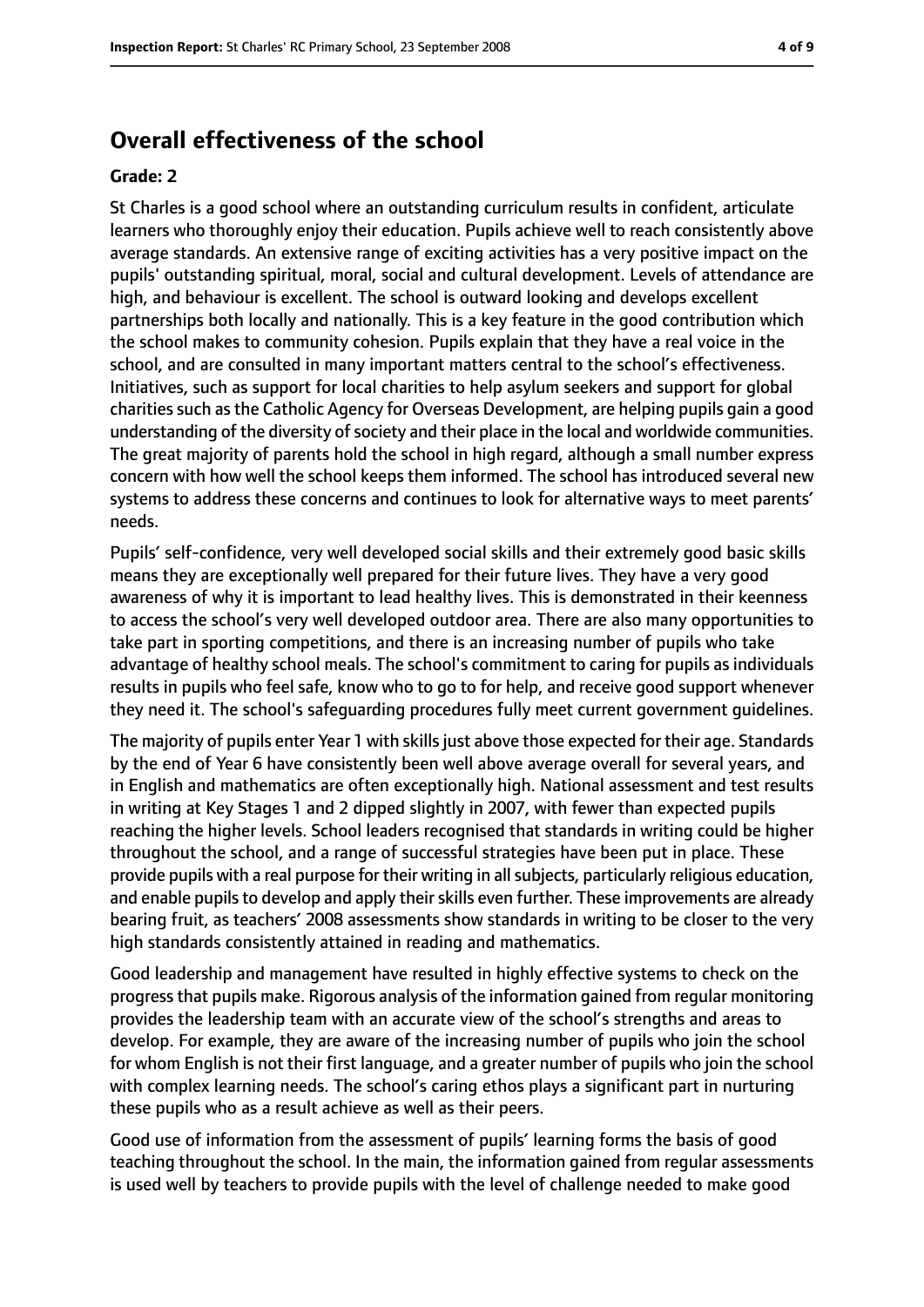progress. Occasionally, when the whole class is engaged in the same activity, not enough thought is given to how the activity can be adapted to ensure that pupils of all abilities make good progress. At such times the learning of a few pupils is satisfactory rather than good. Teachers skilfully help pupils to understand what is required of them in lessons. They have worked hard since the last inspection to put in place a variety of methods to help pupils understand the levels at which they are working and the next steps they need to take to improve further. This has met with some success, though a significant minority of pupils still do not have a clear picture of how they can take responsibility for their own learning or reach the goals for which they are aiming.

Senior leaders create a strong sense of purpose among the staff team. They encourage all to use their gifts and talents to the full. Governors bring a variety of expertise into school. They play an active role in school life and offer challenge as well as support to the school. Through well planned use of resources the school provides good value for money and has made good improvement since the last inspection. The school has shown in its actions that it is not complacent about its high standards and has demonstrated a good capacity to improve further.

#### **Effectiveness of the Early Years Foundation Stage**

#### **Grade: 2**

Children receive a good start to their education in the Reception class. They enter school with the knowledge and skills generally above those typical for children of their age. Many already have well developed social skills and mature attitudes to new learning. Children achieve well as a result of good provision for their learning and development. Through a wide range of carefully planned activities children are provided with good opportunities to learn through play and develop independence. The outdoor area has developed well since the last inspection and is used effectively as part of the curriculum for all six areas of learning. Its continued development remains an ongoing priority for the school. Children are encouraged to explore and use their imagination, whilst the intervention of adults adds significantly to the development ofspeaking and listening skills. Children's welfare is promoted well through the sensitive support of all adults. Children settle happily in the secure and exciting world that they discover in and out of the classroom. They are helped to develop an effective understanding of good hygiene routines, and to consider the safety of themselves and others. Good leadership and management including excellent channels of communication have ensured that children's needs continue to be met effectively during the absence of the substantive class teacher.

#### **What the school should do to improve further**

Improve the effectiveness of strategies used to help pupils understand how well they are doing and what they need to do to improve their work.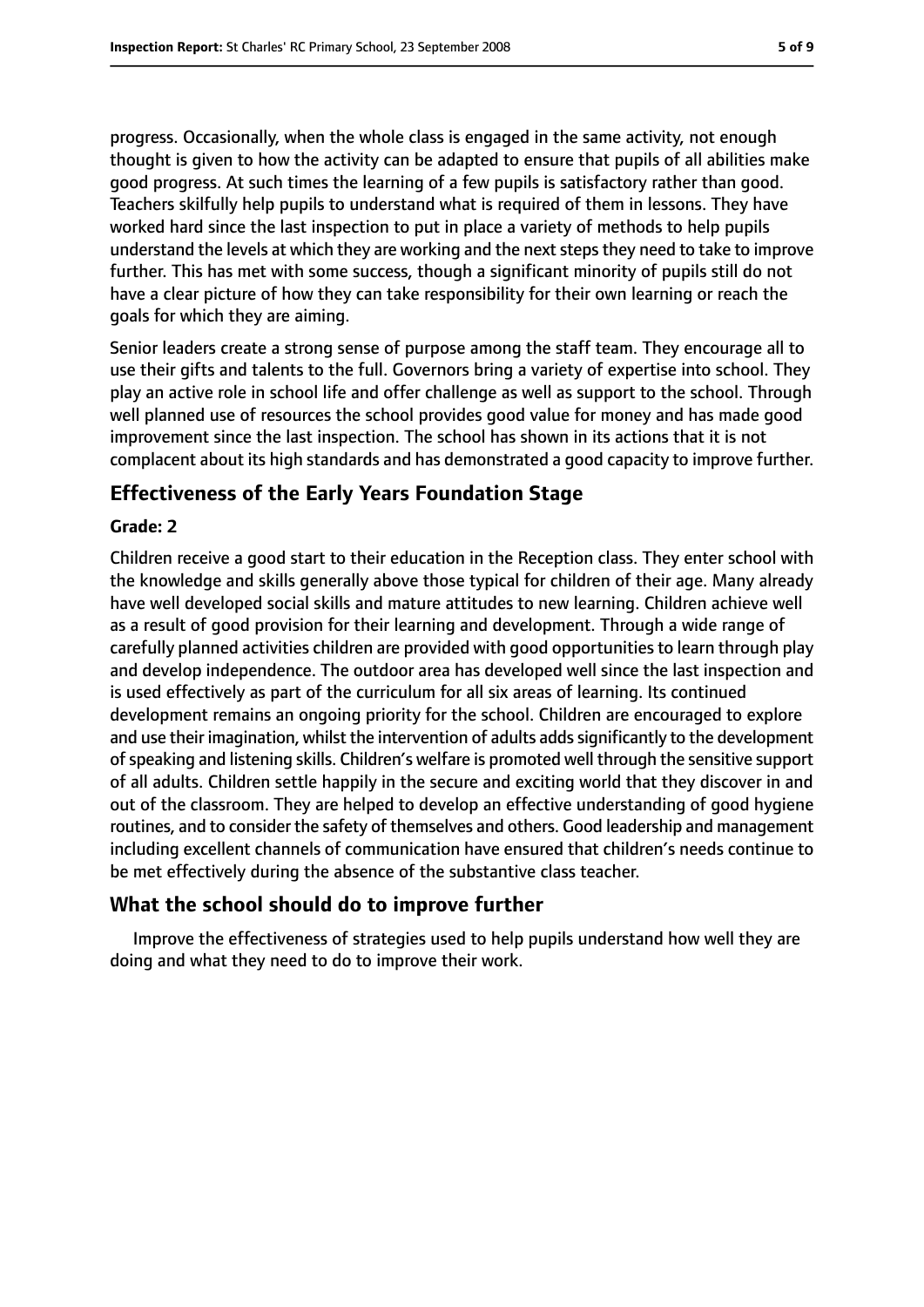**Any complaints about the inspection or the report should be made following the procedures set out in the guidance 'Complaints about school inspection', which is available from Ofsted's website: www.ofsted.gov.uk.**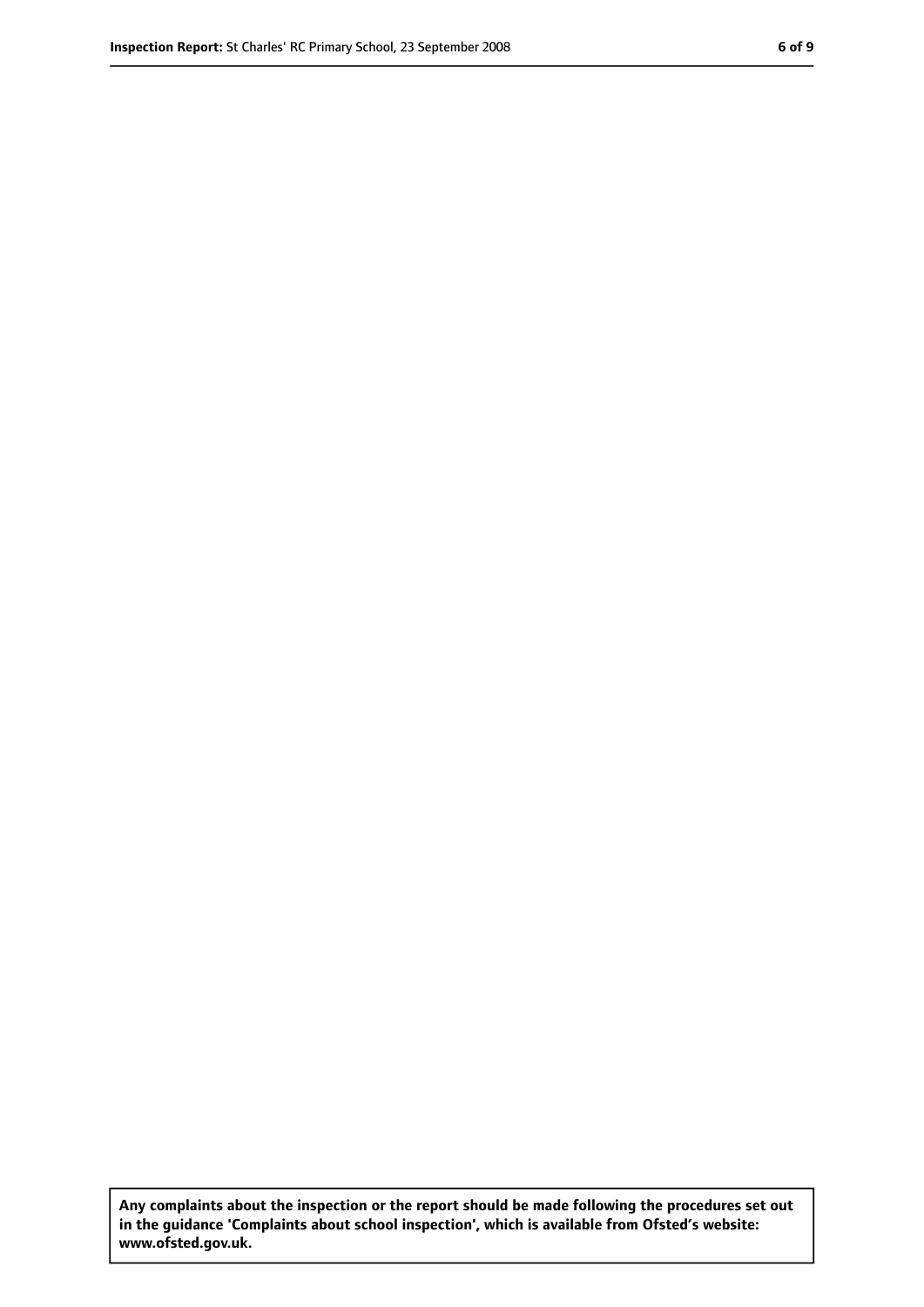# **Inspection judgements**

| Key to judgements: grade 1 is outstanding, grade 2 good, grade 3 satisfactory, and | School  |
|------------------------------------------------------------------------------------|---------|
| arade 4 inadequate                                                                 | Overall |

#### **Overall effectiveness**

| How effective, efficient and inclusive is the provision of<br>education, integrated care and any extended services in meeting the<br>needs of learners? |     |
|---------------------------------------------------------------------------------------------------------------------------------------------------------|-----|
| Effective steps have been taken to promote improvement since the last<br>inspection                                                                     | Yes |
| How well does the school work in partnership with others to promote learners'<br>well being?                                                            |     |
| The capacity to make any necessary improvements                                                                                                         |     |

# **Effectiveness of the Early Years Foundation Stage**

| How effective is the provision in meeting the needs of children in the<br><b>EYFS?</b>       |  |
|----------------------------------------------------------------------------------------------|--|
| How well do children in the EYFS achieve?                                                    |  |
| How good are the overall personal development and well-being of the children<br>in the EYFS? |  |
| How effectively are children in the EYFS helped to learn and develop?                        |  |
| How effectively is the welfare of children in the EYFS promoted?                             |  |
| How effectively is provision in the EYFS led and managed?                                    |  |

#### **Achievement and standards**

| How well do learners achieve?                                                                               |  |
|-------------------------------------------------------------------------------------------------------------|--|
| The standards <sup>1</sup> reached by learners                                                              |  |
| How well learners make progress, taking account of any significant variations<br>between groups of learners |  |
| How well learners with learning difficulties and/or disabilities make progress                              |  |

#### **Annex A**

<sup>&</sup>lt;sup>1</sup>Grade 1 - Exceptionally and consistently high; Grade 2 - Generally above average with none significantly below average; Grade 3 - Broadly average to below average; Grade 4 - Exceptionally low.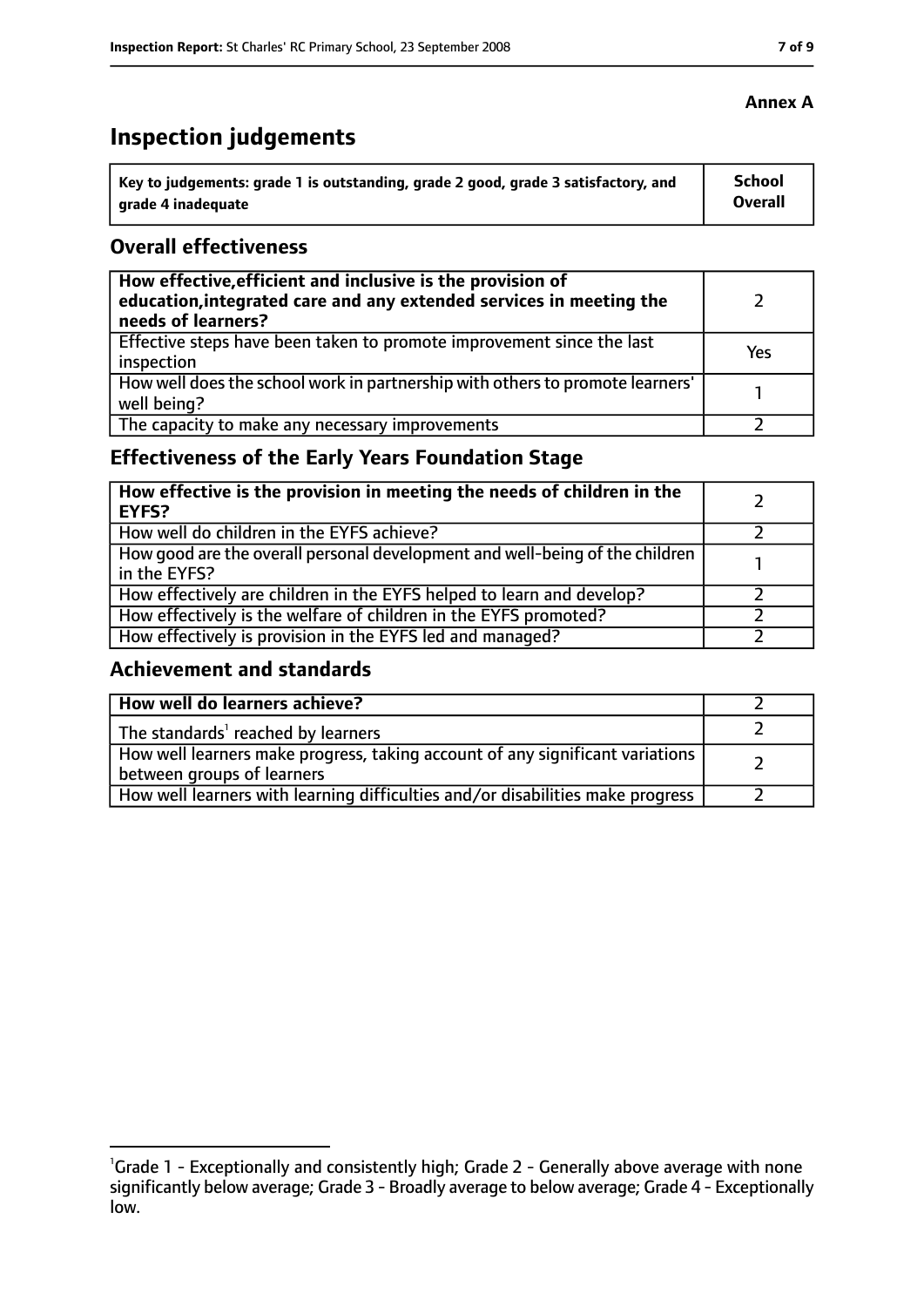# **Personal development and well-being**

| How good are the overall personal development and well-being of the<br>learners?                                 |  |
|------------------------------------------------------------------------------------------------------------------|--|
| The extent of learners' spiritual, moral, social and cultural development                                        |  |
| The extent to which learners adopt healthy lifestyles                                                            |  |
| The extent to which learners adopt safe practices                                                                |  |
| The extent to which learners enjoy their education                                                               |  |
| The attendance of learners                                                                                       |  |
| The behaviour of learners                                                                                        |  |
| The extent to which learners make a positive contribution to the community                                       |  |
| How well learners develop workplace and other skills that will contribute to<br>their future economic well-being |  |

# **The quality of provision**

| How effective are teaching and learning in meeting the full range of<br>learners' needs?              |  |
|-------------------------------------------------------------------------------------------------------|--|
| How well do the curriculum and other activities meet the range of needs and<br>interests of learners? |  |
| How well are learners cared for, quided and supported?                                                |  |

# **Leadership and management**

| How effective are leadership and management in raising achievement<br>and supporting all learners?                                              |     |
|-------------------------------------------------------------------------------------------------------------------------------------------------|-----|
| How effectively leaders and managers at all levels set clear direction leading<br>to improvement and promote high quality of care and education |     |
| How effectively leaders and managers use challenging targets to raise standards                                                                 |     |
| The effectiveness of the school's self-evaluation                                                                                               |     |
| How well equality of opportunity is promoted and discrimination eliminated                                                                      |     |
| How well does the school contribute to community cohesion?                                                                                      | フ   |
| How effectively and efficiently resources, including staff, are deployed to<br>achieve value for money                                          |     |
| The extent to which governors and other supervisory boards discharge their<br>responsibilities                                                  |     |
| Do procedures for safequarding learners meet current government<br>requirements?                                                                | Yes |
| Does this school require special measures?                                                                                                      | No  |
| Does this school require a notice to improve?                                                                                                   | No  |